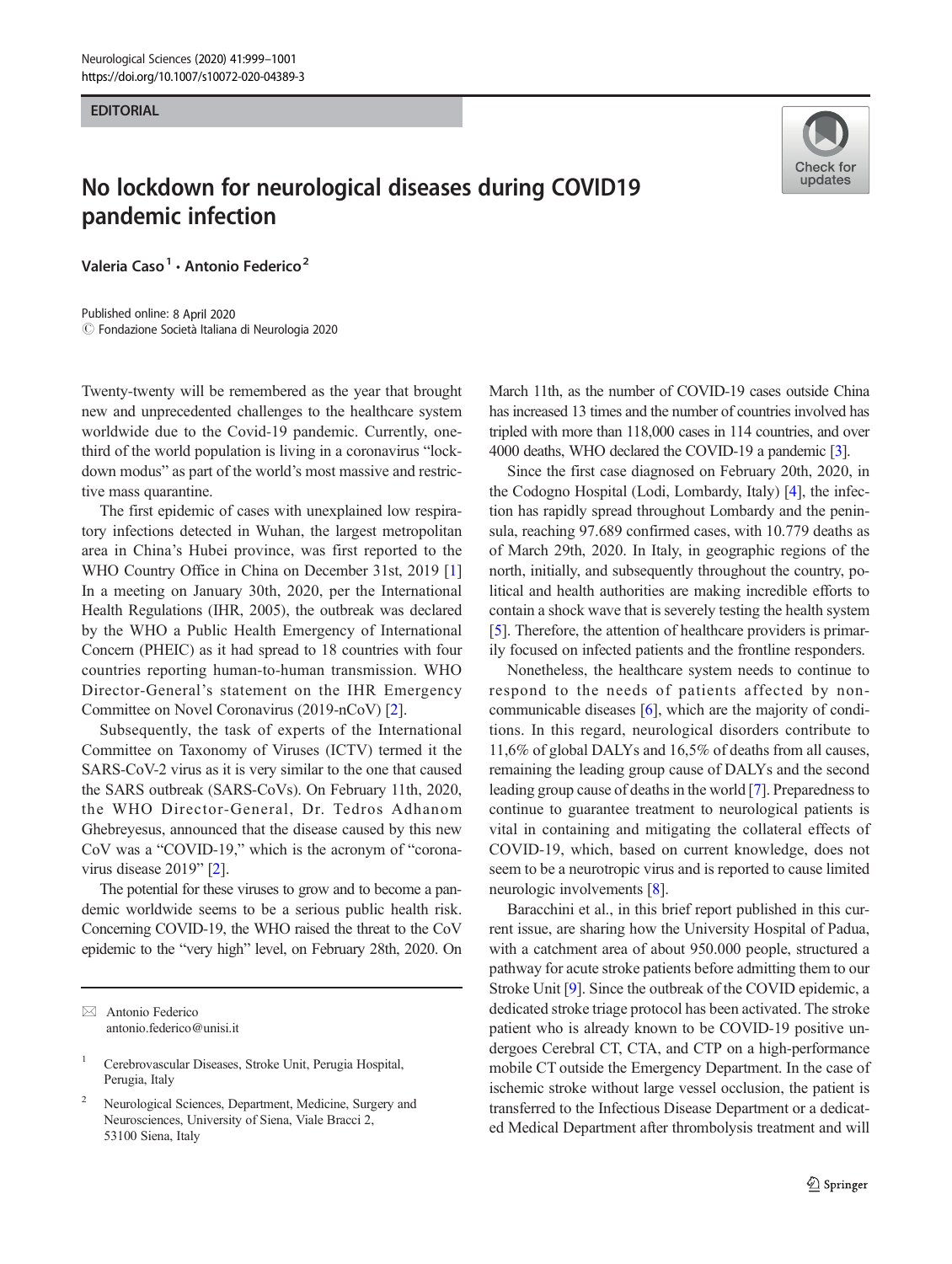be continued to be clinically monitored by the stroke team and by the internist. In case of large vessel occlusion, the patient is admitted to the Angio-suite of the Neuroradiology Unit for endovascular treatment, and the personnel is pre-alerted for adopting adequate PPEs. At the end of the procedure, the patient is transferred to the Infectious Disease ward or a dedicated Intensive Care Unit (ICU) dedicated to COVID-19 patients based on neurological conditions.

When the patient is admitted with clinical suspicion of COVID-19 infection because of current fever or recent fever and/or flu-like syndrome, nasopharyngeal swabs are taken from the nasopharynx and each nostril. In the meanwhile, the patient undergoes Cerebral CT, CTA, and CTP on the mobile CT unit. Patients deemed eligible for intravenous thrombolysis follow the standard protocol. If there is no indication for thrombectomy, the patient waits for the result of the COVID-19 screening in a dedicated area, where the stroke team clinically monitors him. Only if the COVID-19 screening is negative, the patient is transferred to the Stroke Unit; whereas the COVID-19 positive patients will be transferred to a dedicated COVID-19 medical ward. In case of large vessel occlusion, the patient is transferred to the Angio suite of the Neuroradiology Unit for endovascular treatment, and the personnel is pre-alerted as for COVID positive. If the COVID-19 screen is negative, the patient is transferred to the Stroke Unit or the Neuro-ICU based on their neurological conditions.

In all cases, the stroke team is responsible for the stroke care of the patient.

The advantages of these pathways are 1) protect the Stroke Unit and personnel from COVID-19 infection, 2) maintain continuous open access to all stroke patients, 3) guarantee to COVID positive patients access to specialized care.

However, we think that a total protection cannot be guaranteed with COVID-19 screen negative patients, because this screen may be negative if done earlier after the infection.

Despite all these efforts, compared to the same period in 2019, the authors observed a reduction of stroke admission and transfers from spoke centers; specifically, this reduction was 50% for minor stroke and TIA. Patients who are not admitted to a dedicated stroke unit where etiological diagnostic workup is performed to prescribe tailored secondary prevention treatment will experience a higher rate of stroke recurrences and worse outcomes [\[10\]](#page-2-0).

Moreover, Baracchini et al. reported that patients tend to arrive too late to be eligible for acute treatment, and the thrombolysis rate and combined thrombolysis and thrombectomy rate reduced by −26% and − 30%, respectively. Notably, the primary thrombectomy increased by 41%, which was probably due to the delay in transportation to the hospital.

A possible solution to increase thrombolysis treatment and a correct selection of patients to be transferred to tertiary hospitals is a telestroke-network, allowing patients to be treated in peripheral hospitals and avoiding futile transports [\[11\]](#page-2-0).

As the Authors correctly stated, the general population, family doctors, and emergency services are currently focused on COVID-19, and they tend to avoid hospital admission for elderly, hypertensive, diabetic, obese, cardiopathic patients because they have a higher mortality rate in the case of COVID-19 infection. In fact, on March 20th, the ISS reported the analysis of the first 3200 deceased patients. The mean age was 78,5 (median: 80, Range 31–103, Range InterQuartile - IQR 73–85), whereas 30% had ischemic heart disease, 22% AF, 73,8 Hypertension, and 33% Diabetes Mellitus. These risk profiles are the same as those who are at high risk for stroke [[12\]](#page-2-0).

Therefore, protecting patients and keeping "clean" the Stroke Unit environment is crucial because Stroke Unit Care reduces mortality and disability [\[13](#page-2-0)].

Another brief communication published in this issue by Bonavita et al., from the Campania Luigi Vanvitelli University, Naples describes a digital triage for patients with Multiple Sclerosis (MS) COVID-19 pandemic [\[14](#page-2-0)].

MS, together with stroke and neurodegenerative diseases, is one of the most frequent neurologic disorders. MS is the unique disorder that is only managed by neurologists, while in the other neurological conditions, geriatrics, internal medicine specialists, etc. are frequently involved.

During the COVID-19 pandemic, these patients, being on immunotherapy and belonging – due to their disability and/or comorbidities – to the vulnerable proportion of the population need special attention to minimize their risk of infection.

Based on the experience by the Mount Sinai Hospital in New York to survey immunosuppressed patients with inflammatory bowel disease, the authors developed a digital triage tool to be shared with the MS patients based on Google Forms [\(https://docs.google.com/forms/u/0](https://doi.org/https://docs.google.com/forms/u/0)). This tool can be easily used by patients to collect the answers and provide a continuity of care to all patients.

The use of telemedicine in neurology has been reported in many recent articles in the care of different neurologic conditions [\[15](#page-2-0)–[20\]](#page-2-0) and neurorehabilitation [\[21,](#page-2-0) [22](#page-2-0)]. Several articles on this issue have also been published in our journal [\[23](#page-2-0), [24\]](#page-2-0).

With the COVID19 world pandemic infection, the development and applications of these techniques are urgent and will be probably speeded up.

The American Academy of Neurology prepared a document named "Telemedicine and Remote Care Implementation Guide" (American Academy of Neurology web seminar on telemedicine and COVID19 infections ([https://www.youtube.com/watch?v=Pw-Jdy3-](https://doi.org/https://docs.google.com/forms/u/0) [T9g](https://doi.org/https://docs.google.com/forms/u/0)) [\[25](#page-2-0)], and an interesting article, under publication and now online, that discusses the most common forms of non–face-to-face care and the proper coding elements necessary to provide these service [\[15\]](#page-2-0).